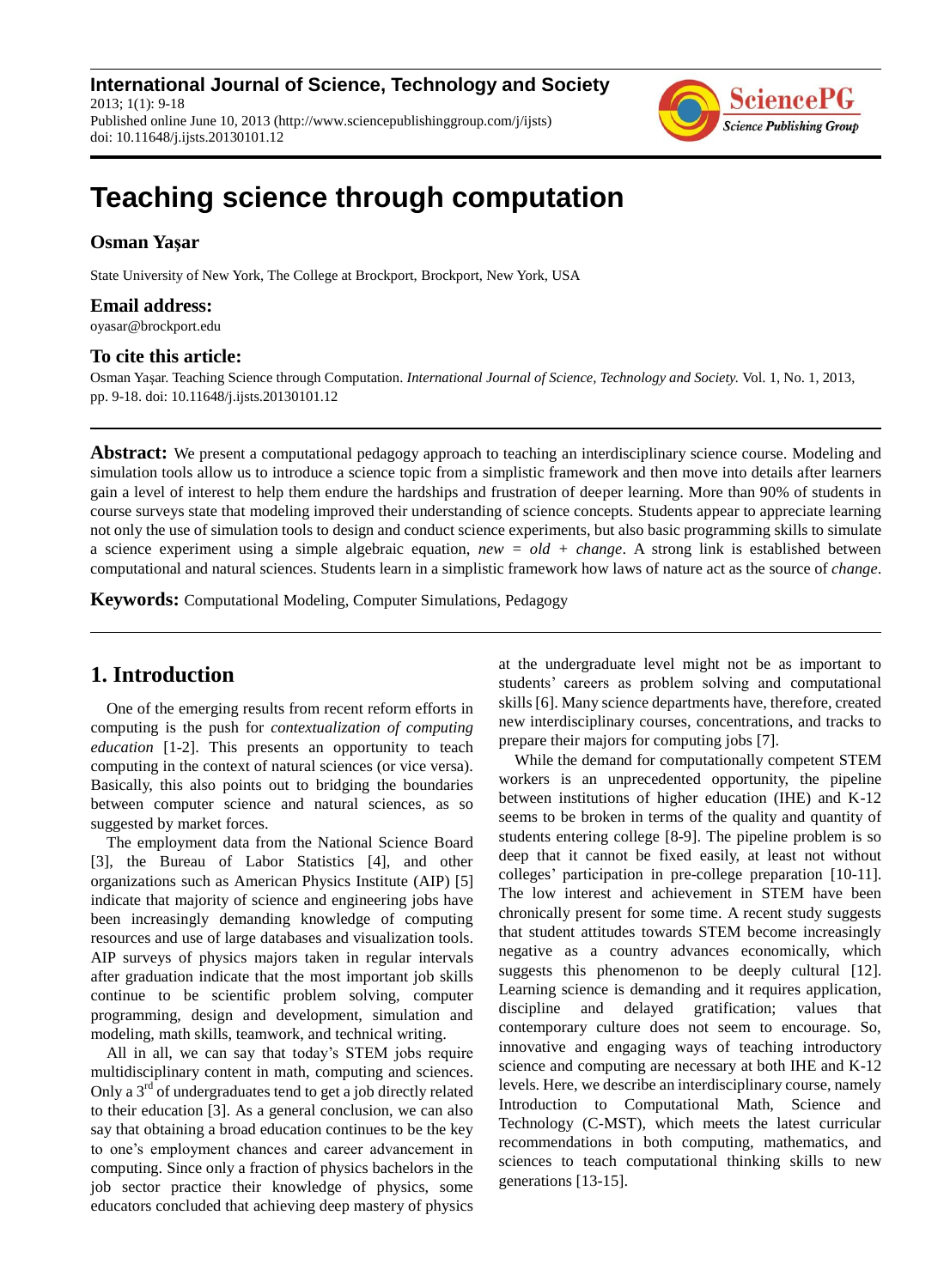# **2. Computational Pedagogy**

Computational modeling and simulations provide us with a deductive pedagogical approach by enabling us to introduce a topic from a simplistic framework and then move deeper into details after learners gain a level of interest to help them endure the hardships and frustration of deeper learning. Once the learner grasps important facts surrounding the topic, a reverse (inductive) process can be facilitated through hypothetical and investigative simulations that enable discovery and honing of relevant principles and skills. Such a stepwise progression is consistent with the pedagogical framework *Flow* [16] and scaffolding strategy to balance skills with challenges (see Fig. 1). Deductive and inductive learning approaches are structurally illustrated in Fig. 2. Computational pedagogy carries both strategies as part of its nature. It puts the learner at the center of a constructivist experience that utilizes both bottom-up (abstraction) and top-down approaches to teaching.



*Figure 1. Illustration of Optimal Flow in learning [16].*

We know that 'attention to details' is important to master a skill, but we all have a limited memory to store information. The most pervasive strategy to improve memory performance (and information retrieval for problem solving) is organizing disparate pieces of information into meaningful units [17]. *Abstraction* skills can help with that by simplifying, categorizing, and registering key information and knowledge for quicker retrieval and processing. The act of abstraction is an *inductive* process by which we sort out details and connect the dots to arrive at more general patterns and conclusions. Abstraction is essential for cognition – in learning new concepts, acquiring language, and making inferences from data. We still do not know how humans make strong generalizations and construct powerful abstractions from such a sparse, noisy, and ambiguous data that is in every way far too limited [18], but it is obvious that a survival instinct (or something else encoded into our genes) is propelling us to make practical decisions in the face of uncertainties and distractions. Shakespeare's *Hamlet* is an example of a mindset (character) exhausted into inaction from calculating all scenarios before action.

The practicality and tendency to filter things out is even built into the nature itself; its ambiguous quantum behavior at the microscopic level is translated (abstracted) into concrete outcomes at our macroscopic level. In a way, the nature is helping us realize the benefits of abstraction by hiding the atomic-level motion so we can see the macro picture (forest) rather than being bogged down by the micro picture (trees).

Computational modeling uses abstraction intensively, by its simplification of the reality, to help eliminate unnecessary details and focus on what is being researched or taught. In research, it uses an *inductive* approach that employs abstraction skills for simplifications. In teaching, modeling supports a *deductive* approach that enables the learner to grasp important facts surrounding a topic before being exposed to the underlying details. Simulation adds another level of benefit by providing a dynamic medium for the researcher or the learner to conduct scientific experiments in a friendly, playful, predictive, eventful, and interactive way to test hypothetical scenarios without having to initially know the underlying science concepts.





**Body of Details** 

*Figure 2. Structure and directional flow of 'teaching and learning' process during deductive and inductive instructional pedagogies.*

Modeling and simulation meet the specifications of national reports such as [19-20] to teach computational thinking skills. The Task Force in [19] suggests that at early stages computational thinking education should involve *easy experimentation* (learners must be able to quickly set up and run a model using an intuitive user interface, with no knowledge of programming or system commands) and *high interactivity* (models need to evolve quickly and include smooth visualizations for providing interactions and feedback to users).

In our experience, tools such as Interactive Physics (IP) can be used to create many fun things that engage students into computing and sciences. After an initial experimentation with modeling in the context of a science simulation, students can be gradually introduced to the simple principle of mathematical modeling (*new = old + change*) which eventually (and quickly) leads the learner into understanding several aspects of computational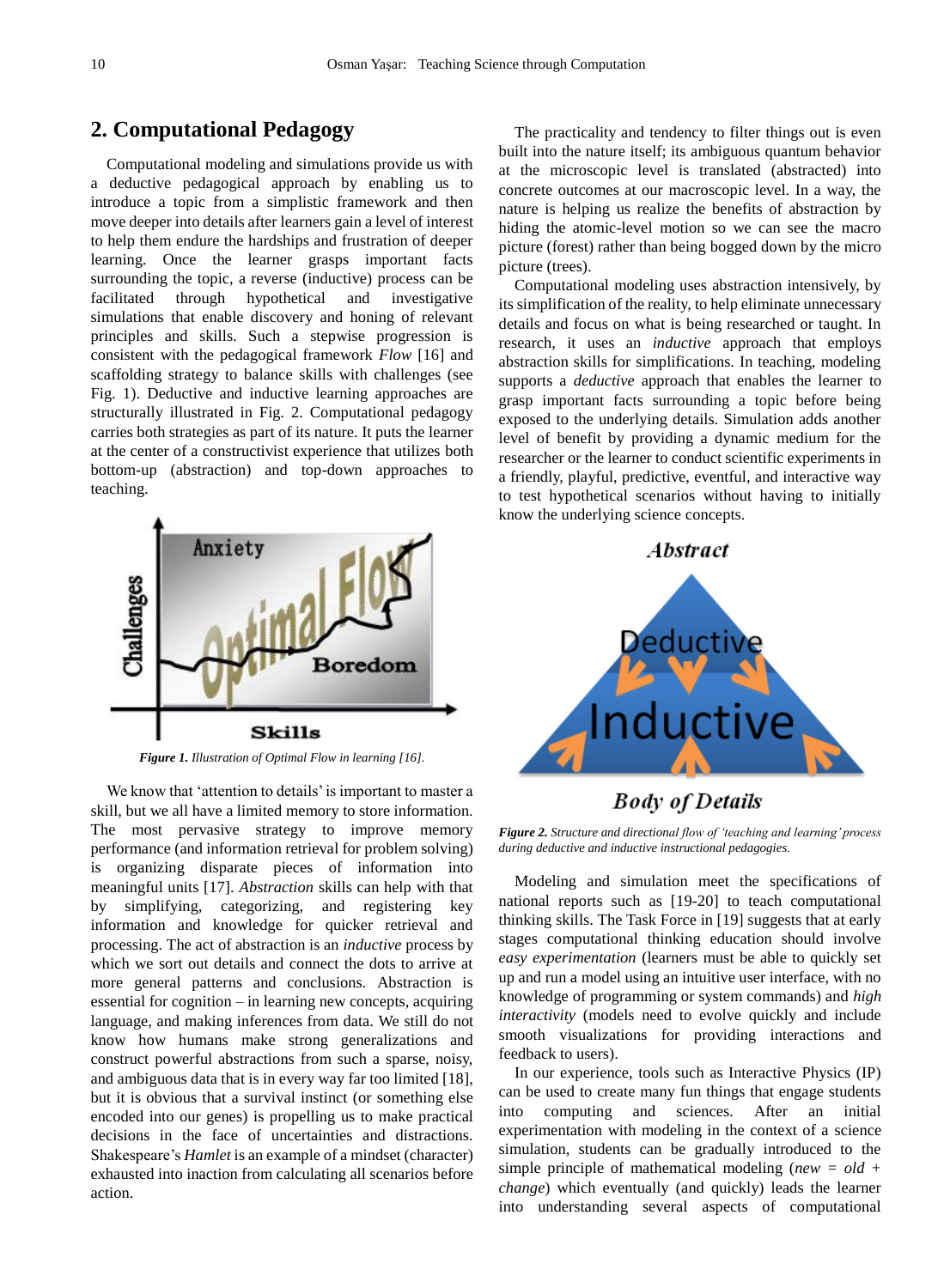thinking as outlined below. In the process, students get a chance to realize the virtue of decomposing a problem into smaller chunks and to correlate the cost of computation and the choice of tool to the needed accuracy. Students experience firsthand the need for computer programming in order to handle complexity and computational cost of increasing data points as a result of decomposing a problem into much smaller chunks. Linking computing to natural sciences, through the computation of *change,* provides a motivation for science majors to learn programming and for computing majors to learn more about natural sciences.

# **3. Principle of Computational Modeling**

Nature's indirect communication with us seems to be a pattern we see all around us. Rarely revealing a direct relationship such as  $y = x^2$ , the nature often talks to us in the language of change; that is 'if you change a thing  $(x)$  by this much (dx), then another related thing (y) will change by that much (dy).' A simple example of such a relationship is  $d\nu/dx = 2x$ ; what is often called a derivative, the rate of change, or a differential equation by mathematicians. We consider it as a 'behavioral relationship' because it reveals behavior.

We can often infer a direct relationship from a behavioral relationship. The act of finding a direct relationship, such as *y*= $f(x)$ , from a behavioral relationship, such as  $dy = 2x \, dx$ , is called *integration*. Denoted symbolically by  $y = \int 2x \cdot dx$ , mathematical integration follows simple rules, but the problem is that finding an analytical answer is not always possible; especially when there are multiple variables and higher-order derivatives describing the behavioral relationship. Examples are many; including those describing climate change, hurricane dynamics, earthquake propagation, population dynamics, ignition in an internal combustion engine, spread of fire, and chemical and nuclear reactions, to name a few. What we do under such conditions, when we cannot infer a direct relationship mathematically, is to employ *numerical integration*. Numerical integration can be illustrated via a simple algebraic equation (*new = old + change*) as described below.

Numerical integration constitutes a major principle of computational modeling and simulations. To numerically solve the above integration problem  $(dy= 2x \cdot dx)$ , let's construct a table of *(x, y)* data set starting from *(0, 0)* and using expressions  $y_{new} = y_{old} + dy$  and  $x_{new} = x_{old} + dx$  where *dx* is an (independent) increment we get to choose. Table 1 illustrates the steps to construct such a table and Table 2 demonstrates the numerical steps involved for a case in which  $dx=1$  and  $0 \le x \le 5$ . The key here is to first compute the change (*dy*) using data from the *old* step (*xn-1, yn-1*) and then move on to establish the *new* data set  $(x_n, y_n)$ .

*Table 1. A simple algebraic scheme to build an (X, Y) table.*

| $X = X_1 = 0$ | $X_2 = X_1 + dx$                   | $X_n = X_{n-1} + dx$                       |
|---------------|------------------------------------|--------------------------------------------|
| $Y_1=0$       | $Y_2 = Y_1 + 2 \cdot X_1 \cdot dx$ | $Y_n = Y_{n-1} + 2 \cdot X_{n-1} \cdot dx$ |

*Table 2. Hands-on illustration of the algebraic scheme: 1) compute dY using old data, and 2) get new data: Y=Y+dY and X=X+dX. Last column shows the analytical (exact) solution.*

| $X + dX \Rightarrow X$ $dY = 2 \cdot x_{old} \cdot dx$ | $Y + dY \Rightarrow Y \qquad Y = X^2$ |    |
|--------------------------------------------------------|---------------------------------------|----|
|                                                        | 0                                     | 0  |
| $0+1=1$ $dY=2.0.1=0$                                   | $0 + 0 = 0$                           | 1  |
| $1+1=2$ dY = 2.1. $1=2$                                | $0+2 = 2$                             | Δ  |
| $2+1=3$ dY = 2.2.1 = 4                                 | $2+4=6$                               | 9  |
| $3 + 1 = 4$ dY = 2.3.1 = 6                             | $6+6=12$                              | 16 |
| $4+1=5$ $dY = 2.4.1 = 8$                               | $12 + 8 = 20$                         | 25 |

As seen in Fig. 3 (and Table 2), the numerical solution (dotted line) results in lower values (undershooting) in comparison to the exact solution (solid line). The behavior of *y*, in other words its rate of change (slope; as described by  $dy/dx = 2x$ , depends on *x*. As we move along the *x*-axis, this slope increases continuously, but in the numerical solution, we assume it to be rather *constant* throughout each *dx* interval; based either on the old value of *x* (slope= $2x_{old}$ ) or the new value of *x* (slope= $2x_{new}$ ). Because of this assumption, we end up inaccurately computing the area under the solid line  $(y=x^2)$ . The brown area (Y-U) underestimates and the 'gray + brown' area (Y-O) overestimates the solution, depending on how we compute the slope. The dashed line (associated with the 'gray + brown' area) in Fig. 3 represents such an overshooting solution as a result of using a higher slope  $(2x_{new})$  instead of  $2x_{old}$  in the second column of Table 2. Although we instruct students to use data from the *old* step to compute the slope, some students end up using *xnew* and some end up using *xold* unintentionally, perhaps as a result of how carefully they program it in Excel. The instructor, however, should be ready to explain the difference (undershooting vs. overshooting) in results.



*Figure 3. The numerical solution (dotted line) for dx=1 and the analytical solution (solid line).*

Comparison of numerical results for varying step sizes (*dx*) could also help students understand the above point. More importantly, it could lead them to discover a correlation between accuracy and the integration size; that is, *the smaller the dx, the more accurate the answer*. This can be illustrated through plots and areas covered under the solid curve  $(y=x^2)$  in Figure 4. By using a smaller dx, one gets to update the slope more often to more accurately predict the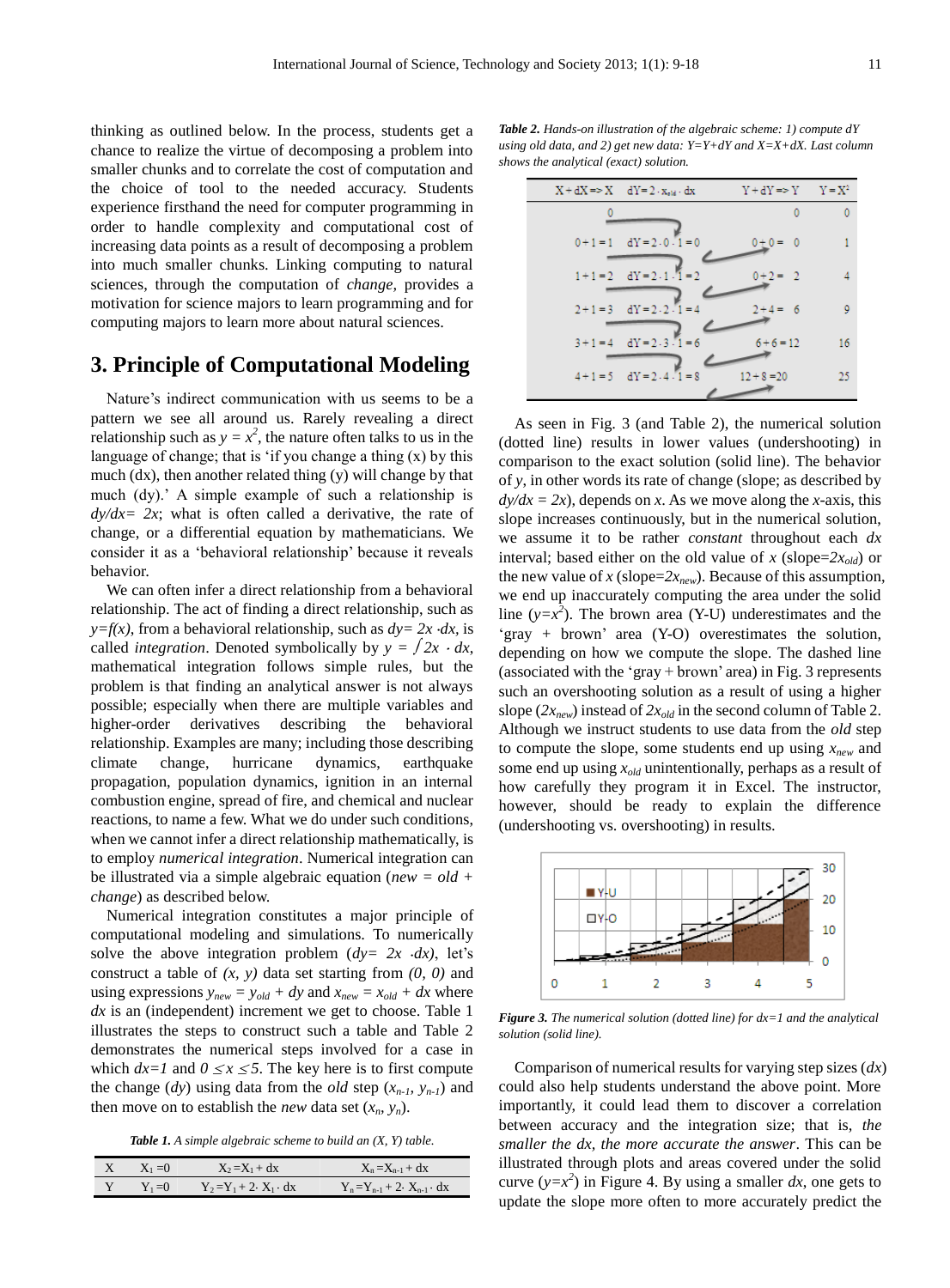real solution. While the *dx=1.0* case (with green colored area and associated dashed curve) shows to be a gross approximation of the real solution, one could conclude that the  $dx=0.1$  case ('red + blue + green' area and dotted curve) is pretty close to the real solution (solid line). If we did not know the real solution, then, of course, we would not have known how close to the real solution we were getting by decreasing *dx* values. Here, testing our numerical method on a known case gave us a chance to calibrate our computational parameters.

We now know that we can use the above computational methodology for problems that cannot be solved analytically. We also know that the accuracy can be improved by employing smaller integration steps; however this comes with a price tag. While a human can calculate a few data points by hand when *dx* is *1*, or *0.5*, the need for automation (and accuracy) becomes obvious for smaller *dx* values such as *0.1* or *0.05*. Excel can be used to automate the calculation and graph the  $y=f(x)$  curves, but for much smaller step sizes (*dx*), such as *0.001*, *0.0001*, or *0.0000001*, students will discover that Excel cannot help process millions of data points in those computationally intensive cases. The need for finer and faster automation, via computer programming (example shown in later sections), becomes evident as the only way to obtain highly accurate results.



*Figure 4. Numerical results (dashed lines) are compared to the analytic solution (solid line) for several cases of different dx increments (dx= 1.0, 0.5, and 0.1).*

In an after-school project initiated by the author, several 9<sup>th</sup> graders from Brighton High School (NY) were able to replicate Interactive Physics simulations using the numerical integration method with Excel (and later with Python programming language) to compute the algebraic formulas for the position  $(x_{new} = x_{old} + dx)$  and velocity  $(v_{new} = v_{old} + dv)$ as a function of time, where *dx= v ∙ dt* and *dv= a∙ dt*, and *a*=*F/m (acceleration=Force/mass).* All that is needed, then, to conduct these computations is the knowledge (a formula) for the forces that cause change in *x* and *v*. Interactive Physics offer an easy-to-use graphical interface to define forces and their strengths without formulas or other prerequisite knowledge. However, when using Excel or Python, there is a need for a formula that describes the external forces. For example, the force applied by a spring onto an attached object is  $F = -k \cdot x$ , where *k* is the stiffness coefficient of the spring and *x* is the displacement of the object from the equilibrium position. Another example is the interplanetary gravitational force  $(F = G \cdot M \cdot m / x^2)$ ; where G is

a Universal Constant, *M* and *m* are masses of the objects separated by distance  $x$ ), which governs the orbital motion of a planet around the Sun. These two examples are given in more details in later sections

# **4. Contextualized Computing Education**

The College at Brockport, State University of New York (SUNY Brockport), located in Upstate New York, is a comprehensive liberal arts college with about 7,300 undergraduate students (56% female) and 1,300 graduate students (67% female). In the past decade, the college has supported numerous efforts to increase STEM enrollments, enhance diversity, and promote the culture of research. In the fall of 1998, it started the nation's first undergraduate program in computational science [7, 21-23] and in 2003 it formed an institute with local school districts to promote an integrated (computational) approach to math, science, and technology (C-MST) education as a way to strengthen the IHE-K12 pipeline [24-27]. The computational science (CPS) faculty has developed more than thirty new courses, including three General-Education courses such as CPS 101 Introduction to Computational Math, Science and Technology, CPS 105 Games in Sciences, and CPS 302 Science, Technology, and Society.

CPS 101 teaches principles of computing in the context of modeling and scientific simulations as detailed in this paper. CPS 105 uses agent-based modeling to teach programming concepts in the context of culturally popular and low threshold applications such as games, while CPS 302 discusses scientific and computing concepts in the context of historical evolution and personal lives of their inventors, supported by demonstrations using again modeling tools. While motivational and educational aspects of these courses are important to draw students into computing and sciences, it is also important that students go beyond a sugarcoating of 'fun' to the full engagement these courses offer. An important question to answer would be if learners gain skills that are transferable to other domains or do they merely learn how to use specific computer programs to construct games and fun simulations.

Below, we offer details of one of these courses (CPS 101) that meet most of these desired outcomes, both in a fun and an educational way. Course materials include class notes, online modules posted at *[www.brockport.edu/cmst](http://www.brockport.edu/cmst)*, and user manuals for tools Interactive Physics (IP) and Python. Its general structure below is followed by the weekly schedule in Table 3.

- Design and modeling tools: Learn tools such as Interactive Physics (IP) to create simulations.
- Principles of computational modeling: Learn numerical integration by hand; use Excel to establish a link between computational accuracy and cost; then discuss use of programming to obtain more accuracy, better control, and higher automation.
- Computer organization: Discuss factors impacting computational efficiency, including processing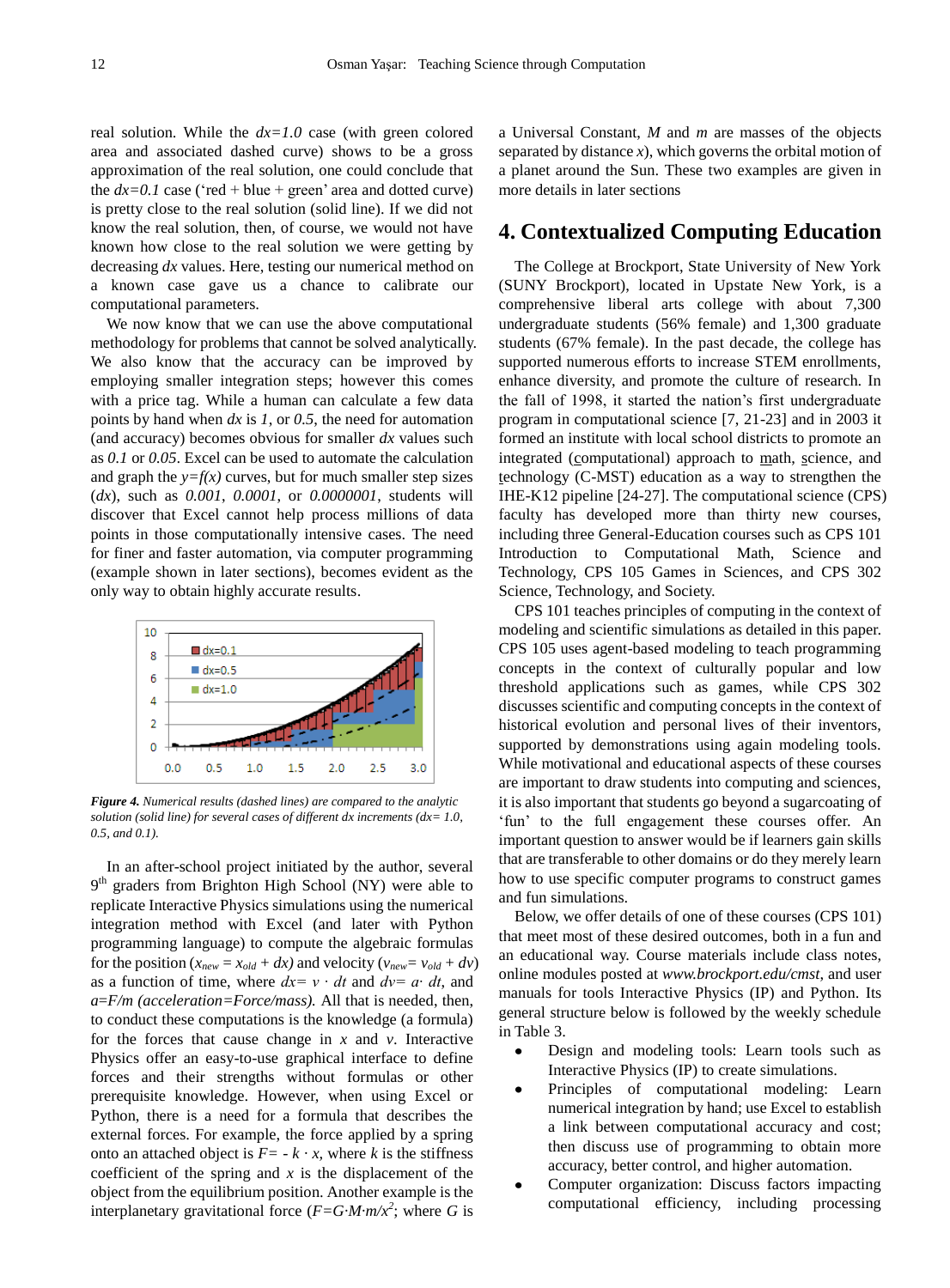speed, storage capacity, communication bandwidth, system software, and the hierarchy (and cost) of information flow between registers, cash, memory, and storage units.

- Programming: Learn programming and algorithmic concepts via a text-based language, such as Python.
- Computational science applications: Conduct science simulations by solving the same problem using multiple tools (IP, Excel, and Python); discuss trade-offs and why certain tools are utilized to solve particular problems.

#### *Table 3. Weekly schedule for CPS 101*

- Week 1: Conduct surveys to examine math & computing skills. Discuss the role of modeling in scientific inquiry and industrial design (watch videos and show examples). HW #1: Search the web and write a short essay on the role of computational modeling.
- Week 2: Discuss principles of computational modeling: *new=old + change*. Discuss functional (i.e.,  $y = x^2$ ) and behavioral (i.e.,  $dy =$ *2x⋅dx*) relationships in tabular, formulated, and graphical forms.
- Week 3: Discuss the rate of change and the difference between average  $\&$ instantaneous rates of change. Test #1 (functions, rate of change, and forms of representation (tabular, formulated, and graphical)).
- Week 4: Conduct numerical integration by hand and Excel. Discuss the role of integration step in reducing error & the role of computing power to afford smaller steps. HW #2: Numerical integration by hand & Excel.
- Week 5: Computer Lab: Introduce Interactive Physics (IP) training. HW #3: Design a creative IP project to demonstrate comfort level with it.
- Week 6: IP Labs: a) Harmonic motion: generate position and velocity plots of a spring-driven object; b) Falling objects: examine motion under gravity. HW #4: Create a swinging pendulum and report observations.
- Week 7: Discuss the role of hardware (storage, processing, and communication) and software (data locality, memory usage, system software, and programming) on performance and accuracy. Introduce programming concepts using Python. Conduct a Midterm Exam.
- Week 8: Discuss programming examples in Python. HW#5 and Test #2 on programming and on factors that affect computational performance.
- Week 9: Break
- Week 10: Lab: Review use of multiple tools (IP, Excel, and Python). Redo harmonic motion using *new = old + change* computations via Excel and Python. Learn about Newton's law of motion (*F=m dv/dt*) as Force being the cause of *change* in velocity and position. Compare IP, Excel and Python results.
- Week 11: Lab: Trajectory of projectile: Use IP and Excel to study 2-D motion. HW #6: Write a Python program that computes the trajectory of a rock thrown upwards at an angle.
- Week 12: Lab: Conservation of energy & momentum. Use IP to graph potential and kinetic energies of objects. Examine effects of friction.
- Week 13: Lab: Orbital motion: Watch videos on orbital motion and space explorations. Learn about gravitational force  $F = G \cdot M \cdot m/r^2$  as a cause of *change* in position. Simulate orbital motion in 2-D using Excel and then Python. HW #7 (Team project: Proof of Kepler's Laws).
- Week 14: Lab: Team project: Design a project; discuss issues of computational efficiency and cost using multiple tools (IP, Excel, Python); and explain role and benefits of each tool.
- Week 15: Re-visit HW #1 to improve the earlier essay.

Week 16: Conduct a review for Final Exam.

### *4.1. Programming with Interactive Physics*

IP is used to model, simulate, and explore a wide range of physical phenomena, including harmonic motion (springs and pendulums), falling objects, trajectory of projectiles, energy conservation, orbital motion, Kepler's Laws, Newton's second law of motion, and electrostatic oscillator. Through IP, students are able to conduct experiments and investigate events without deeply knowing or memorizing the laws of physics. Users are allowed to set up their own physical world; add, remove, or modify external forces; monitor position, velocity, energy, and elapsed time; and also create control buttons to facilitate a simulation. Visual images and data can be transferred to Excel for analysis or to the Geometer's Sketchpad (GSP) to measure angles, distances, and areas needed for proofs or other calculations.

Screen shots of two separate IP simulations are shown in Fig. 5 and 6. Figure 5 shows a box subject to an external force by an attached spring. Control buttons allow the user to change initial velocity  $(v_0)$  and mass  $(m)$  of the box as well as the stiffness coefficient  $(k)$  of the spring. Figure 6 shows orbital tracks of three planets (Mercury, Venus, and Earth) around the Sun. The planets are represented by small circles, with appropriate masses and orbital velocities. For example, the earth (of mass  $5.9 \times 10^{24}$  *kg* and orbital velocity of  $6.65x10<sup>4</sup>$  *mph*) is placed at  $150x10<sup>6</sup>$  *km* from the Sun (mass of  $1.89 \times 10^{30}$  kg). Figure 6 is actually a screen dump from IP into the Geometer's SkecthPad (GSP) that measures distances for the proof of Kepler's laws, which states that for each planet the square of its period  $(T^2)$  is proportional to its semi-major  $R^3$ ; or  $(T_1/T_2)^2 = (R_1/R_2)^3$  for any two planets.

### *4.2. Programming with Excel*

While IP is a good tool to expose students to many concepts, computing education needs to move beyond just using tools. Our experience indicates that students need to eventually understand the underlying mechanism of modeling and simulation and to flexibly master and apply acquired knowledge rather than practice rote memorization of scientific laws.

In CPS 101, students are required to model a natural phenomenon by computer simulation using IP, and then solve the same problem via Excel and later by writing a computer code using a language such as Python.

To use Excel for generating position and velocity values of an object subject to an external force, students need to designate several columns in an Excel worksheet to these variables as shown in Table 4 for the experiment in Fig. 5. The direction of computation in Table 4 is from left to right: first compute  $dx=v_{old}$  *∙ dt* using the velocity from the previous step; update  $x=x+dx$ ; compute  $dv=- (k/m) \cdot x_{old} \cdot dt$ ; and finally update  $v=v+dv$ . The first row in each column holds variable names and the  $2<sup>nd</sup>$  holds initial values *(t=0 s, v*  $= 1$  *meters/s* and  $x = 0$  *meters*). The 3<sup>rd</sup> row holds expressions computed in the order indicated, where *t, v,* and *x* are linked to their own values from the previous row. The computed expressions can be copied and pasted to the rest of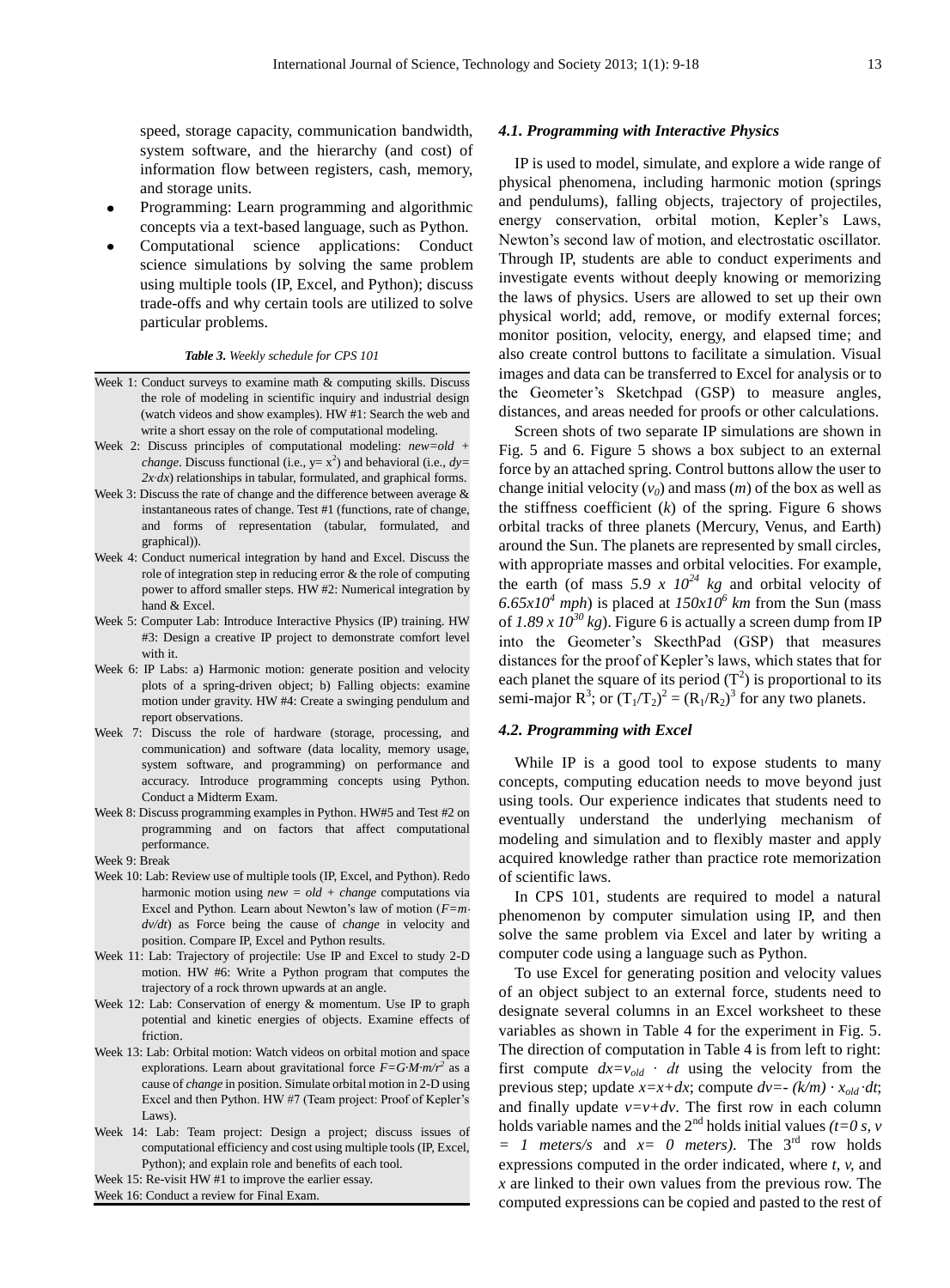the rows below until *t* reaches maximum time *(T)* desired. This is where the limitations of Excel come into play. The visible and scrollable screen might not accommodate the desirable simulation range when the integration time step *(dt)* is very small. If one chooses *dt* to be *0.000001 s*, then one needs *1,000,000* rows to do an Excel computation for *1 s*.



*Figure 5. Simple harmonic motion with Interactive Physics.*



*Figure 6. Orbital tracks of several planets around the Sun. Orbits and periods are shown to prove Kepler's 3rd Law.*

In Fig. 5, we assume that there are no external forces (no friction or air resistance) on the box other than the force applied by a spring, which is characterized as  $F = -k \cdot x$ , where  $k$  is the stiffness coefficient of the spring and  $x$  is the displacement of the box from the equilibrium position (*x=0*). In this case, the acceleration becomes  $a = -(k/m) \cdot x$ . The chosen values for spring stiffness (*k)* and object's mass (*m*) are *1.0 Newton/meter* and *1.0 kg*. Figure 7 displays Excel computations for comparison with those seen in the IP window (Fig. 5). While the Excel results qualitatively match the IP results, it is clear that the amplitude of both position  $(x)$ and velocity (*v*) in Fig. 7 is growing at each cycle due to an error resulted from numerical solution.

There are ways to minimize the numerical error. In situations where change is very dramatic, we can either lower the step size *(dt*) to smoothen the transition as we did in the previous example or use newly calculated quantities (*xnew* and *vnew*) as soon as they become available in the computation of change. For example, in the harmonic motion, as soon as the box moves by *x* amount, the spring

applies acceleration, proportional to  $-(k/m) \cdot x$ , to pull it back. At the first step, this acceleration could be quite large because of a highly stiff spring (large *k*), or a light box (small *m*), or a high initial velocity (*v*) that causes a big jump  $(dx=v_{old} \cdot dt)$  in position *x*. Despite such a large acceleration, its influence will not be felt until *x* is updated in the next time step. Therefore, much information will be missed (lost) if the time step is too large to capture a big change. As a result, not feeling the pulling force from the spring, the box will end up moving further away from it at each cycle. The growing amplitude in Figure 7 shows that. This growth is larger for bigger time steps.

| <b>Table 4.</b> Harmonic motion using Excel ( $dt = 0.1$ ) |  |  |  |
|------------------------------------------------------------|--|--|--|
|                                                            |  |  |  |

| $t + dt$     | $dx = v_{old} \cdot dt$ | $x+dx$         | $dv = a \cdot dt =$             | $v+dv$       |
|--------------|-------------------------|----------------|---------------------------------|--------------|
| (s)          |                         | (m)            | $-(k/m) \cdot x_{old} \cdot dt$ | (m/s)        |
| $\mathbf{0}$ |                         | $\overline{0}$ |                                 | $\mathbf{1}$ |
| 0.1          | 0.10                    | 0.10           | 0.00                            | 1.00         |
| 0.2          | 0.10                    | 0.20           | $-0.01$                         | 0.99         |
| 0.3          | 0.10                    | 0.30           | $-0.02$                         | 0.97         |
| 0.4          | 0.10                    | 0.40           | $-0.03$                         | 0.94         |
| 0.5          | 0.09                    | 0.49           | $-0.04$                         | 0.90         |
| 0.6          | 0.09                    | 0.58           | $-0.05$                         | 0.85         |
| 0.7          | 0.09                    | 0.67           | $-0.06$                         | 0.79         |
| 0.8          | 0.08                    | 0.74           | $-0.07$                         | 0.73         |
| 0.9          | 0.07                    | 0.82           | $-0.07$                         | 0.65         |
| $\mathbf{1}$ | 0.07                    | 0.88           | $-0.08$                         | 0.57         |



*Figure 7. Plot of position (x) and velocity (v) in Table 4*

Smaller step size leads to more accuracy as seen in Fig. 7 (in comparison to the graphs in Fig. 5). While lowering the step size (*dt*) by an order of magnitude has significantly dampen the growing amplitude, it has not stopped it. As mentioned before, another way of minimizing the numerical error is to put into use newly calculated/updated quantities in the formulas. For example, if we compute the acceleration based on the updated position, such as  $a = -(k/m) \cdot x_{new}$ , in the fourth column in Table 4, then we will have captured major changes in acceleration even during a step size as big as *0.1*. The orange curve in Fig. 8 illustrates that such a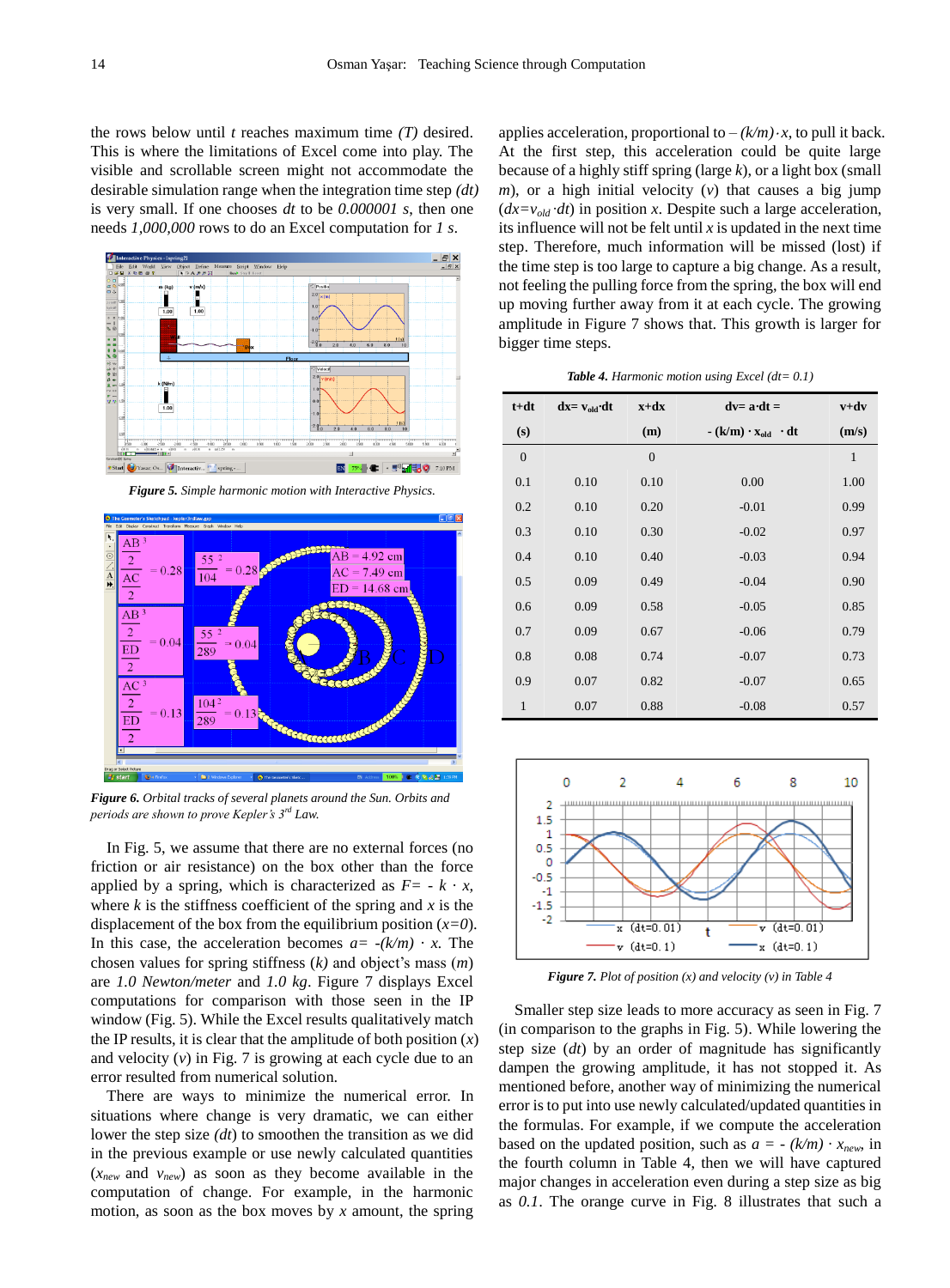technique accomplishes as much accuracy as a computation (light green curve) with a step size 10 times smaller (and ten times more costly).



*Figure 8. Comparison of the numerical solution for position (x) using two different step sizes (dt=0.1 and 0.01) and two slightly different ways of computing the change in velocity*

In two-dimension, the above equations can be expanded as:

 $x_{new} = x_{old} + v_x \cdot dt; v_{x,new} = v_{x,old} + a_x \cdot dt; a_x = (x/r) \cdot a$  $y_{new} = y_{old} + v_y \cdot dt; v_{y,new} = v_{y,old} + a_y \cdot dt; a_y = (y/r) \cdot a$  $r^2 = x^2 + y^2$ ; and  $v^2 = (v_x)^2 + (v_y)^2$ .



*Figure 9. Orbital tracking of the Earth using Excel.*

Using these equations along with interplanetary acceleration between Earth and the Sun *(a =F/m =*   $G \cdot M/r^2 = 1.26x10^{14} \text{ N} \cdot \text{km}^2/\text{kg} \cdot 1/r^2$ ; where *G* is a Universal Constant and *M* and *m* are masses of Sun and Earth), one could get the orbital track for the Earth as seen in Fig. 9. At *t*=0, we assume the Earth's orbital velocity to be  $v_x=0$  and  $v_y = 29.79$  km/s and its position to be  $y=0$  and  $x=150x10^6$  km. What is shown in Fig. 9 may not be the most accurate track, but qualitatively it is representative of a planet's orbit. Some planets have more elliptically looking orbits (see Fig. 6). The Excel calculations in Fig. 9 are given for  $dt = 5$  days, and smaller time steps (*i.e., dt=1* day) could produce more

accurate tracks. Again, that is where the limitations of Excel come into play, just like the million data points mentioned above. With computer programming, these limitations can be overcome. While doing these computations, students realize higher resolution and automation need use of a programming language.

### *4.3. Programming with Python*

In the past we used Fortran and C++in CPS 101, but we have recently switched to Python. The switch to Python was based on three major reasons, including relative easiness and quickness with learning of Python as a computer language, its simple and short constructs, and less error-prone coding. Python is a general-purpose, object-oriented, high-level programming language, which comes with extensive standard libraries and it supports the integration with other languages and tools. It is increasingly used in scientific computing, web development, and database operations. Python can be learned in a couple of weeks for basic operations; it is open-source and platform-independent, and it can be installed on almost any computers free of charge. An introduction to basic syntax, input/output functions, repetition structures (loops), and algorithmic thinking is adequate to carry out programming assignments necessary for computing a mathematical or logical expression repetitively, recursively, and iteratively. Students can write simple loops to compute and generate data points for a number of problems listed in the course syllabus including falling objects, trajectory of projectile, harmonic motion, and orbital motion. A few lines of computer programming, as shown below without the exact syntax, can accomplish the above calculations with less effort and much higher accuracy.

```
while t <=T: # this sign preceeds comments
print x, v, t # position, velocity, time
a = F/m # compute acceleration
v = v + a \times dt # update velocity
x= x + v \times dt # update position
t = t + dt # update time & end loop if t > T
```
# **5. Results and Discussion**

We used a mix-methods approach [28-29] to examine the student reaction to the interdisciplinary teaching of the CPS 101 course. Table 5 shows some of the findings from student surveys in consecutive years (2011, 2012, and half of 2013). Although it is difficult to infer meaningful results from our sample size (20-40 students per year), we can see some trends as a result of triangulating our survey results with classroom observations.

Launched in 1998, the CPS 101 was taught by the author to a classroom full of students until 2007 when a new faculty was hired to teach it. The new instructor's tendency to teach it merely as a programming course in C++, along with high level mathematics, brought enrollments in this introductory level course down to single digits in 2009. In 2010, through support from an NSF grant, the content was gradually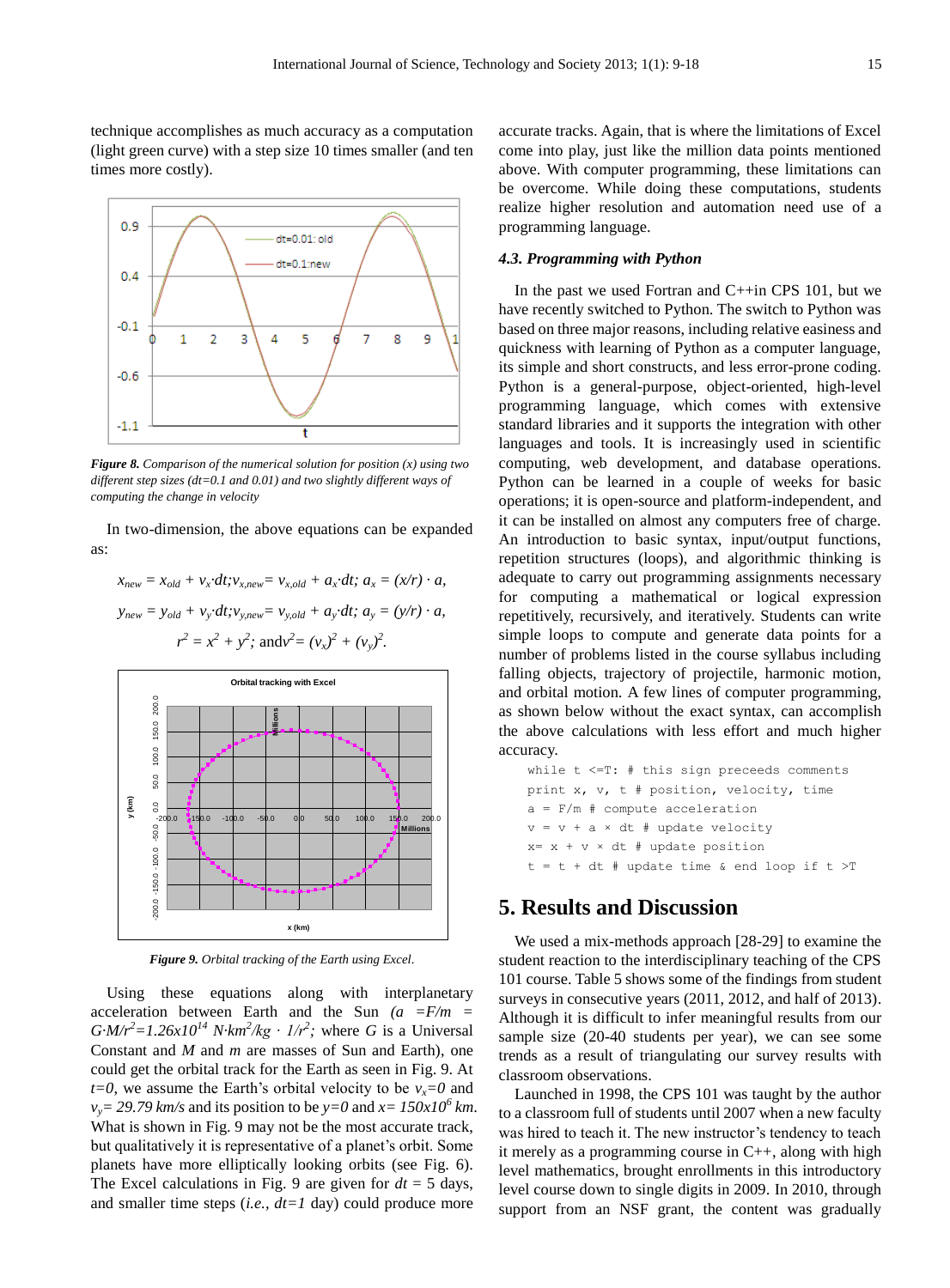shifted back from 'differential equations and computer programming' to its original content of basic problem solving as described here. These changes, along with classroom instruction by a former K-12 teacher, brought the enrollments back again to more satisfactory levels, vindicating the computational thinking approach to introductory computing and science education that is being currently advocated at the national level [1, 13, 15, 19, 30].

*Table 5. Survey results from CPS 101*

| <b>Survey Questions (Q)</b>                   | <b>CPS 101</b> |      |      |  |
|-----------------------------------------------|----------------|------|------|--|
| Responses are in percentages $(\%).$          | 2011           | 2012 | 2013 |  |
| 1. Would you recommend this course?           | 97             | 94   | 100  |  |
| 2. Do you like to take an advanced course?    | 44             | 63   | 92   |  |
| 3. Did modeling improve your learning?        | 68             | 82   | 92   |  |
| 4. Did you like project-based learning?       | 90             | 94   | 100  |  |
| 5. Did you have the necessary background?     | 60             | 75   | 85   |  |
| 6. Were your skills a match for challenges?   | 78             | 82   | 85   |  |
| 7. Did you ever feel frustrated?              | 32             | 25   | 15   |  |
| 8. Will new skills help you in later classes? | 96             | 56   | 100  |  |
| 9. Did you change your major afterwards?      | 10             | 13   | 15   |  |

Currently, CPS 101 has a broad appeal, drawing students from many departments, including non-STEM majors. Majority of surveyed students liked project-based learning, which involved design of a game or a science experiment. A significant portion of students thought that modeling improved their understanding of science concepts. This portion grew every year as the shift from programming to modeling occurred. While the attendance rate in the lecture session was around 70%, it jumped to 90% in the computer lab. Students seemed highly engaged in lab activities and involved in practicing different computational tools. Classroom observations and attendance records indicate significant improvement from 2011 to the current year in student participation in hands-on lab activities.

A sizable number of students (40% in 2011, 25% in 2012, and 15% in 2013) said they did not initially have the necessary background and skills. The level of frustration (32% in 2011, 25% in 2012, and 15% in 2013) reflects this. When asked about how they overcame this deficiency, they cited professor's help, additional practice, project-based learning, and scaffolding. The gradual shift from heavy programming and differential equations in 2010 to the use of design-based tools (such as IP) and more applied mathematics in 2013 also seems to lead to more engagement and confidence. However, this gain comes with a price, at least for now until there is a better vertical integration between similar courses in terms of using the same tools.

When programming and differential equations were main tools of the instruction, despite their difficulties students saw more value in learning them to further their education than the design tools. The feeling that the tools they learned would be utilized in future classes went down from 96% in 2011 to 56% in 2012. Because of our concern about transfer

of skills and vertical integration to more advanced courses, in 2013 we reached a more balanced use of design and programming tools. We also better explained the pros and cons of different tools used. Some of the answers to "What did you like (or dislike) most about this class?" included the following: "I most enjoyed the experience of using different modeling and programming software," "Learning and doing examples on a number of different programs," and "I like how you program something, using the code, and you can usually see the outcome." Additional time may need to pass before the same tools are used in other advanced courses to create a feeling of continuity. Also, because CPS 101 teaches the principles employed by computational modeling tools; its emphasis on fundamentals goes way beyond just using a particular tool. Students may realize the benefits of learning such fundamentals much later when they encounter new modeling tools in their courses or work environment. In the latest surveys, all respondents stated that newly learned skills would be beneficial in their education and work.

Another front that we examined our computational approach to STEM education was K-12. This was done in the form of a C-MST professional development (PD) for secondary school math, science, and technology (MST) teachers in two partnering school districts (Rochester City School District and Brighton Central School District). The content of a 3-tier (beginner, intermediate, and expert level) teacher training and its overall impact on teacher retention and student achievement is being published elsewhere in [27], but here we will briefly mention the surveys on student engagement as a result of technology-enhanced instruction in the classroom. Majority of the 200 trained MST teachers surveyed by external evaluators from 2005 to 2010 reported encouraging results on infusing technology into classroom instruction. While it initially involved use of laptops for presentations, graphing calculators for math instruction, and electronic smart boards for interactive lessons, these surveys indicated that it took 3 years (or 200 hours of training) for a teacher to feel comfortable with modeling tools such as IP. This is consistent with findings of a report by the Urban Institute in 2005 that a minimum of 160 PD hours are needed to effect changes in the classroom environment. 60% of the beginner-level teachers in 2003 reported occasional use of modeling in their classrooms. In a 2010 survey of 40 expert-level teachers (who had three years of prior training), 78% of them reported that they regularly used modeling software in their classrooms and 92% of them indicated use of smart boards. 90% of those who used modeling software, graphing calculators, and smart boards in their lessons agreed that use of technology increased student engagement and made math and science concepts more comprehensible. Student reaction to modeling (versus traditional techniques) was found to be quite favorable in both mathematics (97%) and science (77%) classes. While science classes utilized technology less due to limited access and lack of science modeling examples, in instances where it was utilized, it actually led to a deeper understanding of science topics than it did for mathematics topics (83% vs. 76%).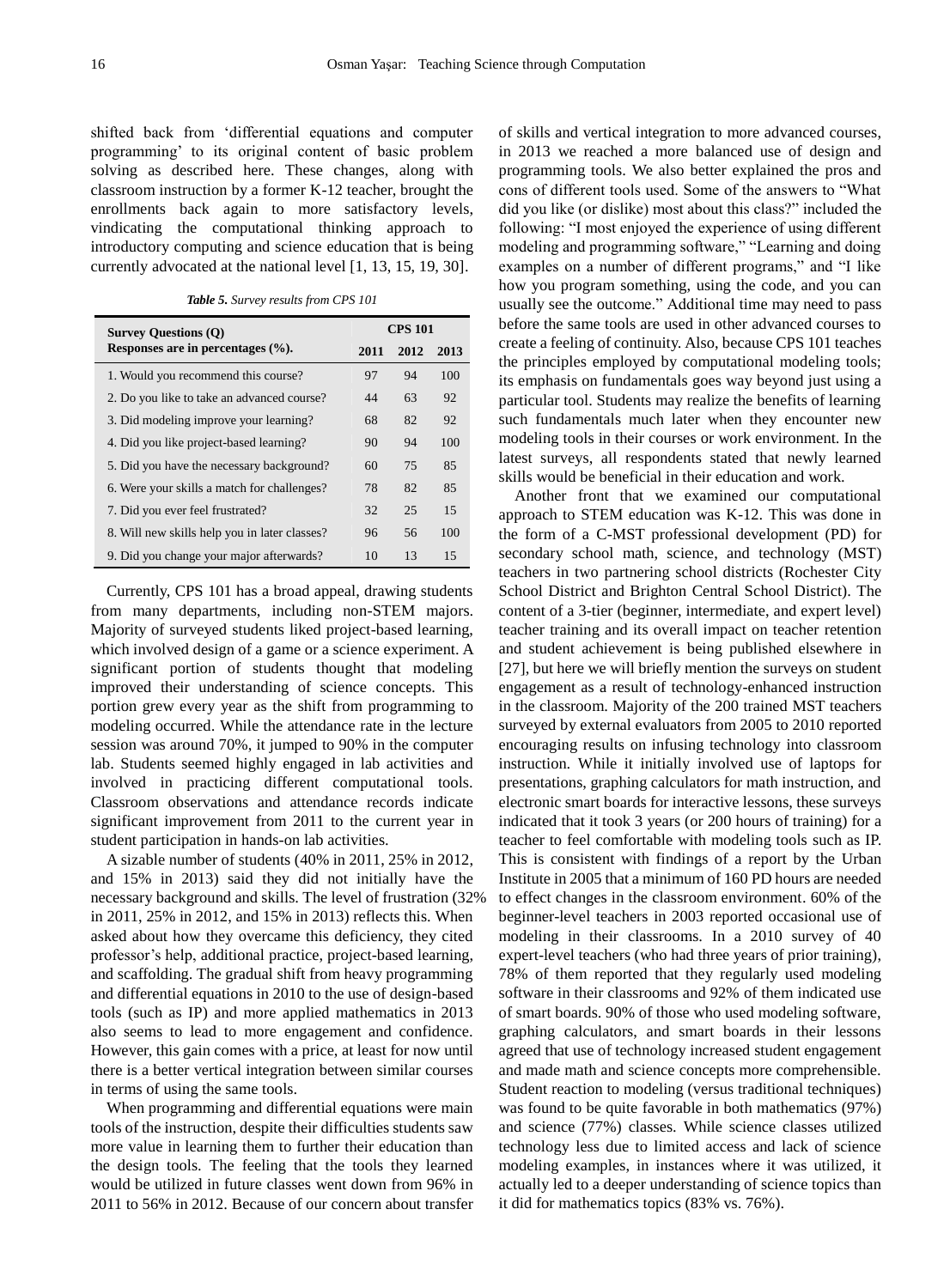# **6. Conclusion**

We believe that the practice of teaching introductory computing courses in the context of natural sciences (or vice versa) offers benefits to a wide group of students. While science majors get to use simulation tools and computer programming to solve science problems, math and computer science majors get to establish a link to natural laws through computation of change.

By using multiple tools (IP, Excel, and Python) to solve the same problem, students get a chance to weigh advantages of each tool and conclude firsthand that more accurate and faster computation of *new =old + change* for a large number of data points require computer programming. In the context of applications, it is easy for students to understand why they need to learn computer programming.

Steep learning curves, limited technology access, time constraints and rigid curriculum frameworks are hard to overcome, especially at the K-12 level. While integration of computational modeling and inquiry into mathematics and science courses has been slowed down by the above factors, the new K-12 math and science standards and the upcoming AP course to teach computational thinking skills might accelerate such integration in a systematic way.

### **Acknowledgements**

This work was supported by the National Science Foundation (NSF) funds via Grants #0226962, #0942569, and #1136332. We would like to thank to faculty and teachers whose efforts contributed to the development, teaching, and assessment of the reported courses and materials. Special thanks to Pınar Yaşar who introduced the author to the Shakespearean world of human thought.

# **References**

- [1] Guzdial, Mark. (2009). Teaching computing to everyone. *Communications of the ACM,*Vol. 52, No. 5, 1-3.
- [2] Computing Curricula.(2005). A Cooperative Project of the Association for Computing Machinery, the Association for Information Sciences, and the IEEE Computer Society. http://www.computer.org/portal/web/education/Curricula.
- [3] S & E Indicators. National Science Board. 1996 and 2010. http://www.nsf.gov/statistics/.
- [4] BLS Report. (2010). The Bureau of Labor Statistics. Occupational Employment Statistics. http://www.bls.gov/oes/.
- [5] AIP Survey. (2010). Important Knowledge & Skills Used on the Job. American Institute of Physics. <http://www.bls.gov/oes/2010/may/stem.htm>.
- [6] Landau, R. (2006). Computational Physics: A Better Model for Physics Education? *IEEE Comp. in Sci & Eng.*, 8 (5), 22-30.
- [7] Swanson Survey. (2010). A Survey of Computational Science Education. By C. Swanson. The Krell Institute,

http://www2.krellinst.org/services/technology/CSE\_survey/.

- [8] NAP Report. (2007). Rising Above The Gathering Storm. Washington, D.C.: The National Academy Press. http://www.nap.edu/.
- [9] NAP Report. (2010). Rising Above The Gathering Storm, Revisited: Washington, D.C.: The National Academy Press. http://www.nap.edu/.
- [10] National Science Foundation, Math and Science Partnership (MSP) Program[. http://www.nsf.gov.](http://www.nsf.gov/)
- [11] Cuny, J. (2011). Transforming Computer Science Education in High School. *IEEE Computer*, 44 (6), 107-109.
- [12] Sjøberg, S. and Schreiner, C. (2005). How do learners in different cultures relate to science and technology? Results and perspectives from the project ROSE.*Asia Pacific Forum on Science Learning &Teaching*, 6, 1-16.
- [13] The College Board. (2011). AP CS Principles Course. http://www.csprinciples.org. Also see June 2012 issue of *ACM Inroads*.
- [14] NGSS (Next Generation Science Standards). (2013). http://www.nextgenscience.org/.
- [15] Wing, J. M. (2006). Computational Thinking, *Communications of the ACM*, Vol. 49, No. 3, 33-35.
- [16] Csikszentmihalyi, M. (1990). *Flow: The Psychology of Optimal Experience*. New York: Harper Collins.
- [17] NAP Report. (2000). How People Learn: Brain, Mind, and School. Washington. D.C: The National Academies Press. http://www.nap.edu/.
- [18] Tenenbaum, J. B., Kemp, C., Griffiths, T. L. & Goodman, N. D. (2011). How to Grow a Mind: Statistics, Structure, and Abstraction. *Science,* 331, 1279-1285.
- [19] NSF Report. (2008). Fostering Learning in the Networked World. National Science Foundation. http://www.nsf.gov/pubs/2008/nsf08204/nsf08204.pdf.
- [20] NSTA Report (2008). Technology in the Secondary Science Classroom. National Science Teachers Association. (Eds) Bell, L. R., Gess-Newsome, J., and Luft, J. Washington, DC.
- [21] Yaşar, O., Rajasethupathy, K., Tuzun, R., McCoy, A. and Harkin, J. (2000). A New Perspective on Computational Science Education, *IEEE Comp. in Sci & Eng*, **5** (2), 74-79.
- [22] Yaşar, O. (2001). Computational Science Education: Standards, Learning Outcomes and Assessment. *Lecture Notes in Computer Science,* 2073, 1159-1169.
- [23] Yaşar, O. and Landau, R. (2003). Elements of Computational Science & Eng. Education, *SIAM Review*, 45, 787-805.
- [24] Yaşar, O. (2004). C-MST Pedagogical Approach to Math and Science Education. *Lecture Notes in Comp Sci*, 3045, 807-816.
- [25] Yaşar, O., Little, L., Tuzun, R. Rajasethupathy, K., Maliekal, J. and Tahar, M. (2006). Computational Math, Science, and Technology, *Lecture Notes in Comp Science*, 3992, 169-176.
- [26] Yaşar, O., Maliekal, J., Little, L. J. and Jones, D. (2006). Computational Technology Approach to Math and Science Education. *IEEE Comp. in Sci & Eng.,* 8 (3), 76-81.